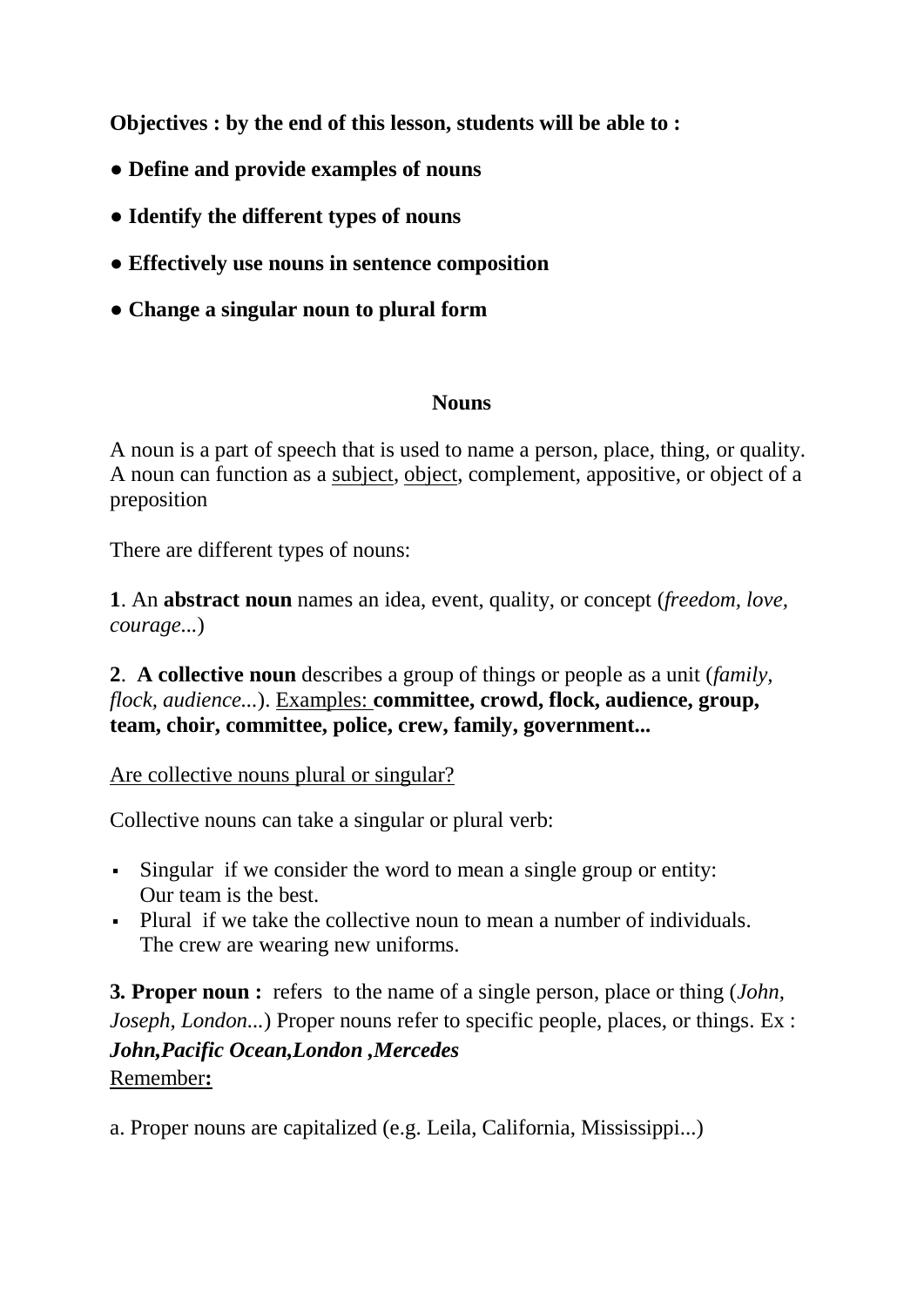b. Most proper nouns are singular but a few, referring for instance to a family, mountain ranges or groups of islands, are plural.

The *Johnsons* family,The *Himalayas,*The *Hebrides*.

c. English proper nouns are not preceded by an article (*the* or *a*) or other determiners (not, for instance, *a John*, *the Kennedy*). They are not also preceded by modifiers like many or much (not, *many John* ).

**4**. **Common noun** names non-specific people (e.g. man, woman, girl...), places (e.g. city, ocean, country...), things (e.g. table, book, computer...), ideas (e.g. love, respect, envy...)

### Remember**:**

a. Common nouns may be preceded by an article (*the* or *a*) :

the *city* I like., a *woman*...,the *book* over there.

b. Common nouns may be countable or uncountable:

- Countable: towns, friends, doctors...
- Uncountable: peace, hate, respect...

c. Common nouns are not capitalized unless they come at the beginning of a sentence.

**5**. **Compound nouns** refer to two or more nouns combined to form a single noun (*sister-in-law, schoolboy, fruit juice*) Most compound nouns can be formed as follows:

**Noun+ Noun**= rain station/**Noun+ Adjective**= handful

**Adjective+ noun**= full moon, blackberry/**Verb(ing)+ noun**=swimming pool

**Noun+ verb(ing)**=haircut, skydiving/**Verb+ preposition**=check-in

**Noun+preposition**=passer-by/**Preposition+noun**= underground

**Noun+ preposition+noun**= father-in-law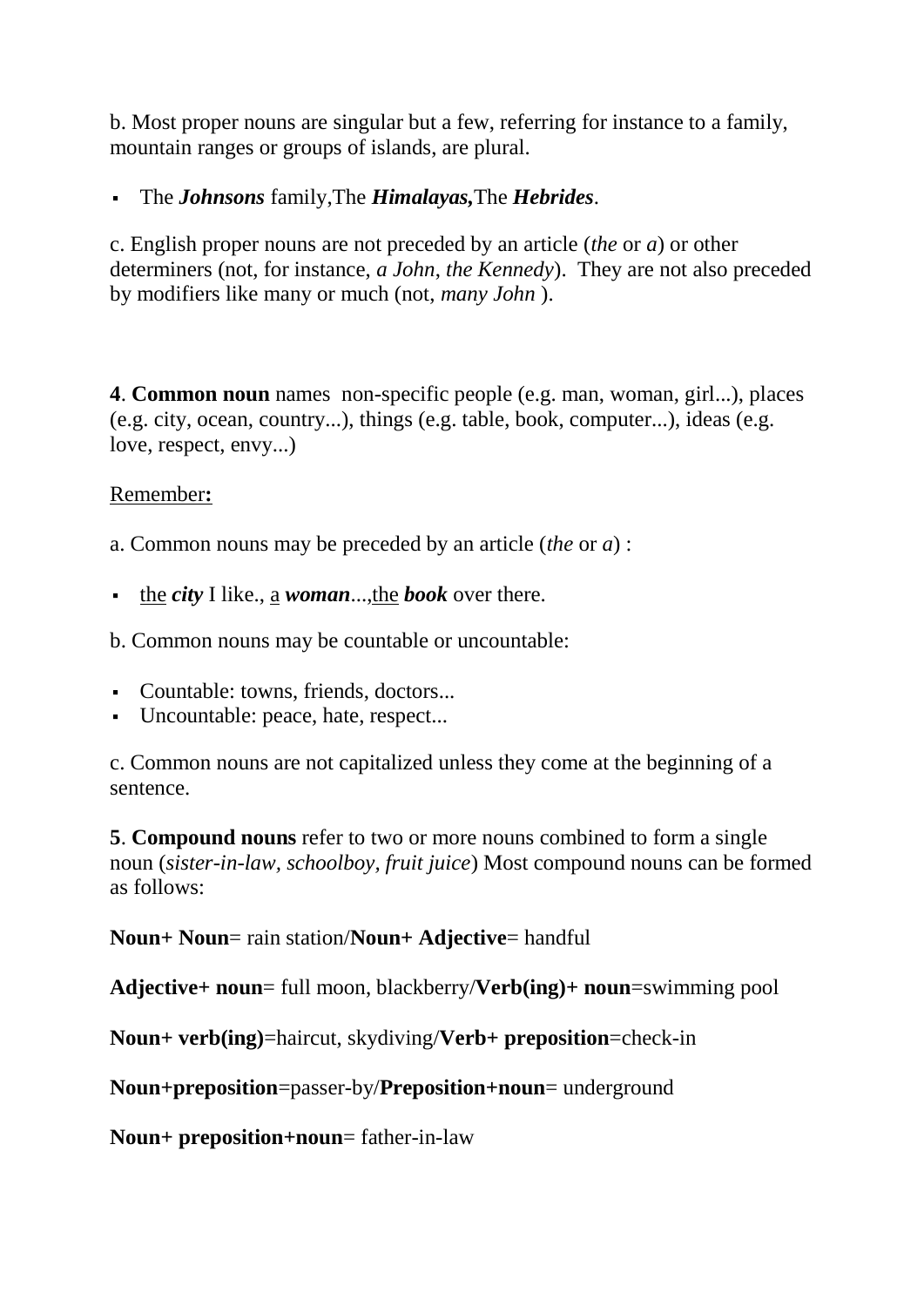As you can see from the examples above, some compound nouns are spelled as one word (e.g. handful), but others with hyphens (e.g. father-in-law) or separated by a space (e.g. full moon).

6. **[Countable \(or count\) nouns](https://www.myenglishpages.com/site_php_files/grammar-lesson-countable-uncountable-nouns.php)** have a singular and a plural form. In plural, these nouns can be used with a number- they can be counted. (*friends, chairs, houses, boys...*) **[Uncountable \(or non count\) nouns](https://www.myenglishpages.com/site_php_files/grammar-lesson-countable-uncountable-nouns.php)**, however, can only be used in singular. They can't be counted. (*money, bread, water, coffee...*)

**Countable nouns** have a singular and a plural form. **Example**:1 friend, 2 friends, 3 friends...

- Countable nouns take *many*.**Example**:*many* friends

## *Uncountable nouns (uncount / non-count nouns):*

**Uncountable nouns** can only be used in singular. These nouns cannot be used with a number- they can't be counted. **Examples**:I have a lot of money. (Not 1000 money) I drink a lot of milk. (Not 5 milk)

-Uncountable nouns take *much*.**Example**: *much* money

**Note:** Of course you can count money, milk, meat; but you would use the currency, liter, kilo, glass,...and say that you have got:

- 5 euros or dollars... (but not 5 money).
- 2 liters, glasses... of milk (but not 2 milk)
- 3 kilos... of meat (but not 3 meat)
- $\blacksquare$  10 bottles of mineral water... (but not  $\boldsymbol{\downarrow}$  mineral water)

## **Notes :**

**Nouns as Adjectives :** Sometimes a noun can modify another

noun *attributively*. When it is the case, these nouns are referred to as attributive nouns. These nouns are optional because they can be removed without affecting the grammar of the sentence. Consider the following examples:Chicken **soup.** Race **car.** Ladies **room.**

The nouns ' **chicken, race, ladies** in the above examples function as **attributive nouns**.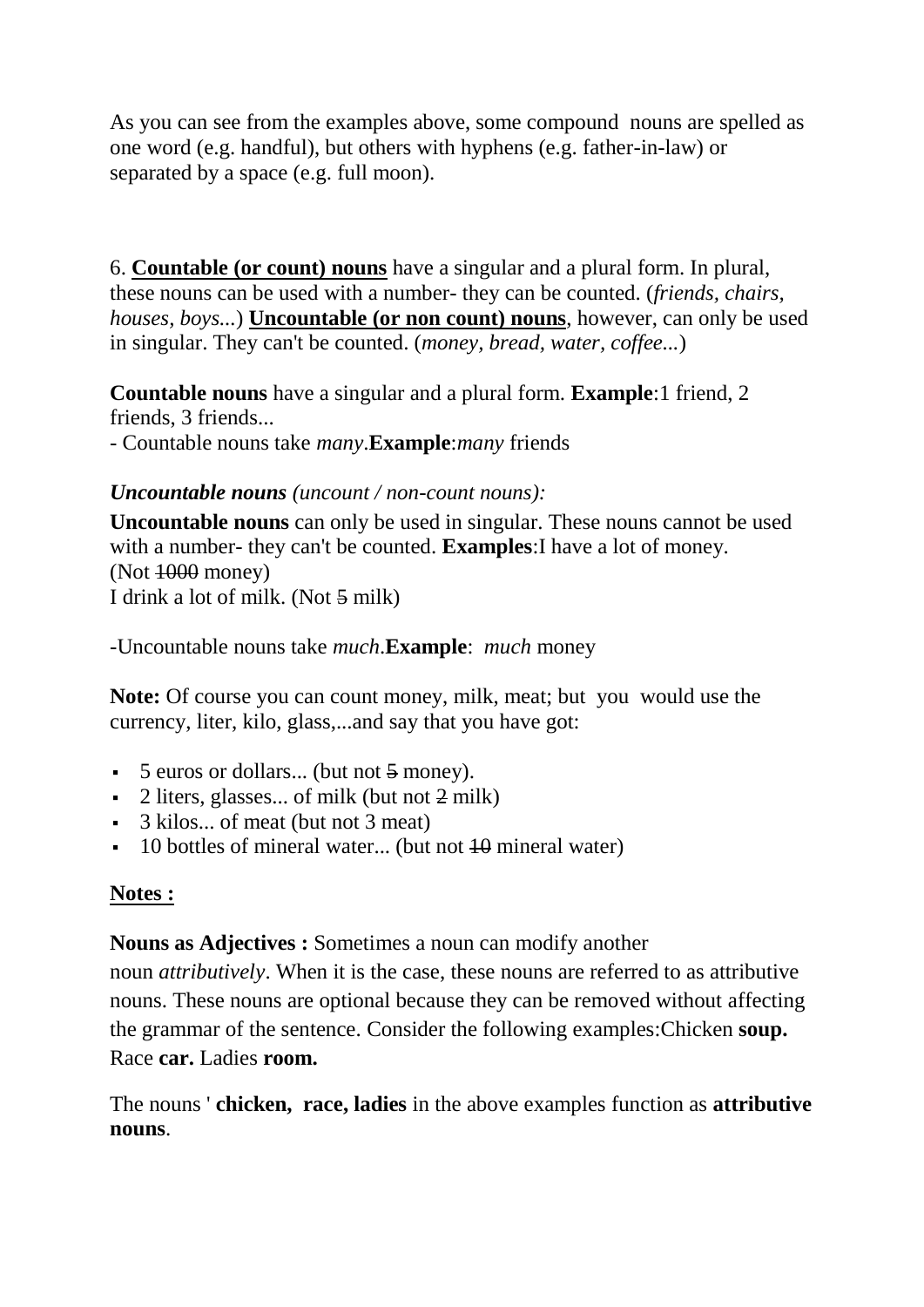# **Grammatical gender :**

# Iit is a **system of [noun](https://www.myenglishpages.com/site_php_files/grammar-lesson-noun.php) classification. A common gender classification includes masculine and feminine nouns. Example :**

Actor/actress, author/authoress, bachelor/ spinster, boy/girl, bridegroom/bride, brother/sister , husband/wife, duke/duchess, man/woman, emperor/empress, father/mother, god/goddess, heir/heiress, hero/heroine, host/hostess, dad/mum, count/countess, conductor/ conductress, king/queen, nephew/niece, poet/poetess, master/mistress, sir/madam,prince/princess, son/daughter

**Common gender nouns(neuter) :** Some nouns are used for both males and females. These nouns are referred to as common gender nouns **(neuter nouns).**

# **Examples :**

- baby,bird,cat,cattle,child,companion,comrade,cousin,dancer,deer,friend,
- guardian,guest,infant,owner,parent,passenger,president,pupil, relative,
- singer,student,swan,teacher,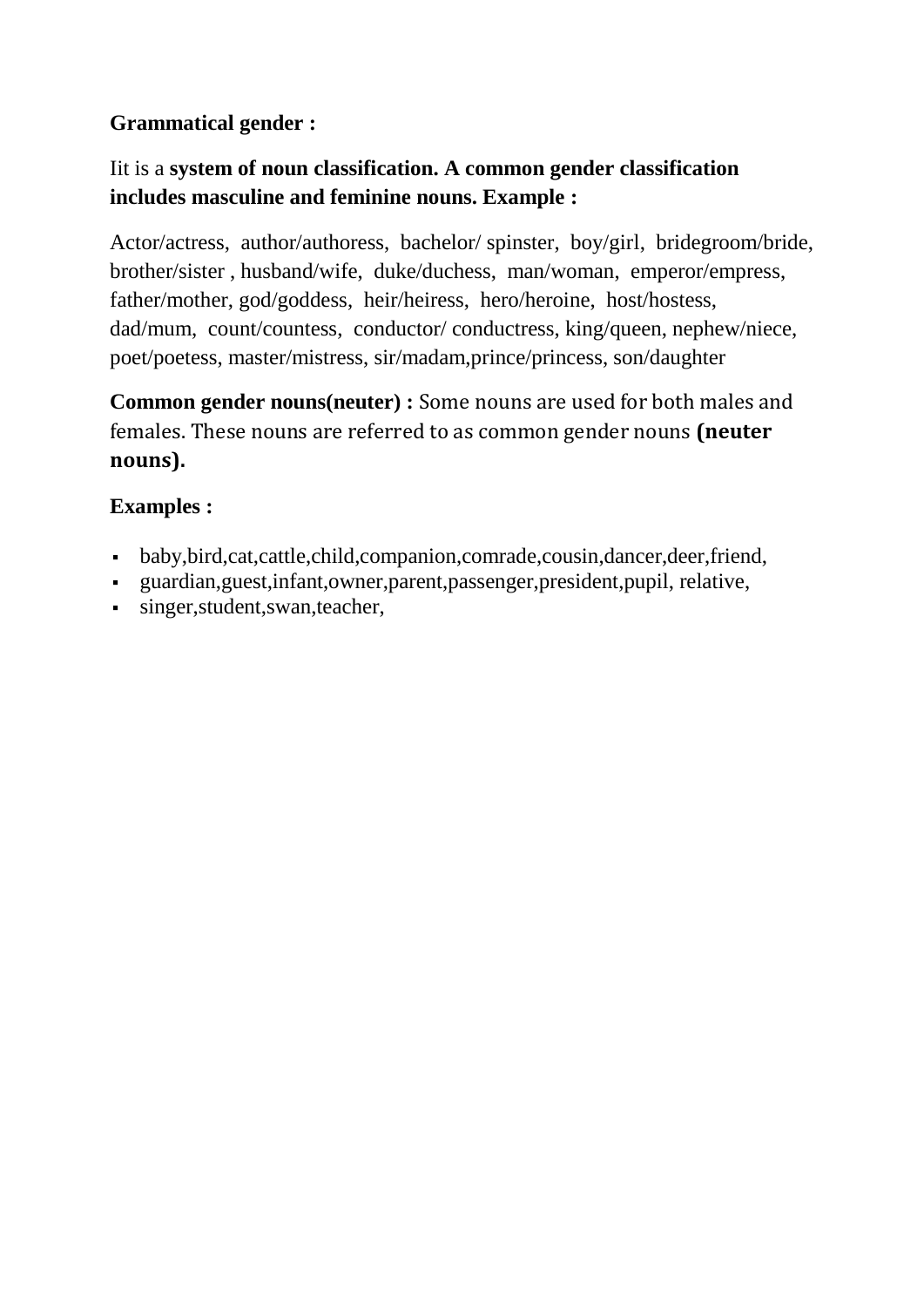## **The plural form**

In order to change a singular noun to its plural form in English, you usually add "s". For example, the plural of book *is* books. The plural of table *is* tables. These are **regular plurals**.

But there are many nouns which don't follow this rule. For example the plural of *fish* is *fish*. The plural of *tooth* is *teeth*. These are **irregular plurals**

# **1) Regular plurals:**

**a-Form:** Noun+ S**:**

Examples: snake- snakes, window-windows, boy-boys

**b**-Nouns that end in **-ch, x, s, z** *or* **s***-*, however, will require an **es** for the plural: witch = witches,  $box = boxes$ , gas = gases, bus = buses, kiss = kisses

**c**-Nouns that end in **a vowel** +  $\bf{v}$  take **s***:* boy = boys, way = ways

**d**- Nouns that end in **a consonant** +  $\nu$  drop the y and take **ies**: baby = babies, lorry = lorr**ies**

**e**-A lot of nouns that end in **o** take **es** in the plural:

 potato = potatoes, hero = heroes, echo=echoes, embargo=embargoes, veto=vetoes

\*Some nouns ending in **o** get **os** in the plural form:

Auto=autos, solo=solos, video=videos, zoo=zoos, tattoo=tattoos, studio=studiossoprano=sopranos, piano=pianos, memo=memos

\*Other nouns ending in **o** get either **os or oes** in the plural forms:

Buffalo=buffalos, buffaloes, cargo= cargos or cargoes, mosquito= mosquitos or mosquitoes, zero= zeros or zeroes, volcano= volcanos or volcanoes, motto= mottos or mottoes

**f**-Plurals of nouns that end in *f* **or** *fe* usually change the **f** sound to a **v** sound and add *s* **or** *-es.*

kni**fe** = knives, lea**f** = leaves, hoo**f** = hooves, life = lives, self = selves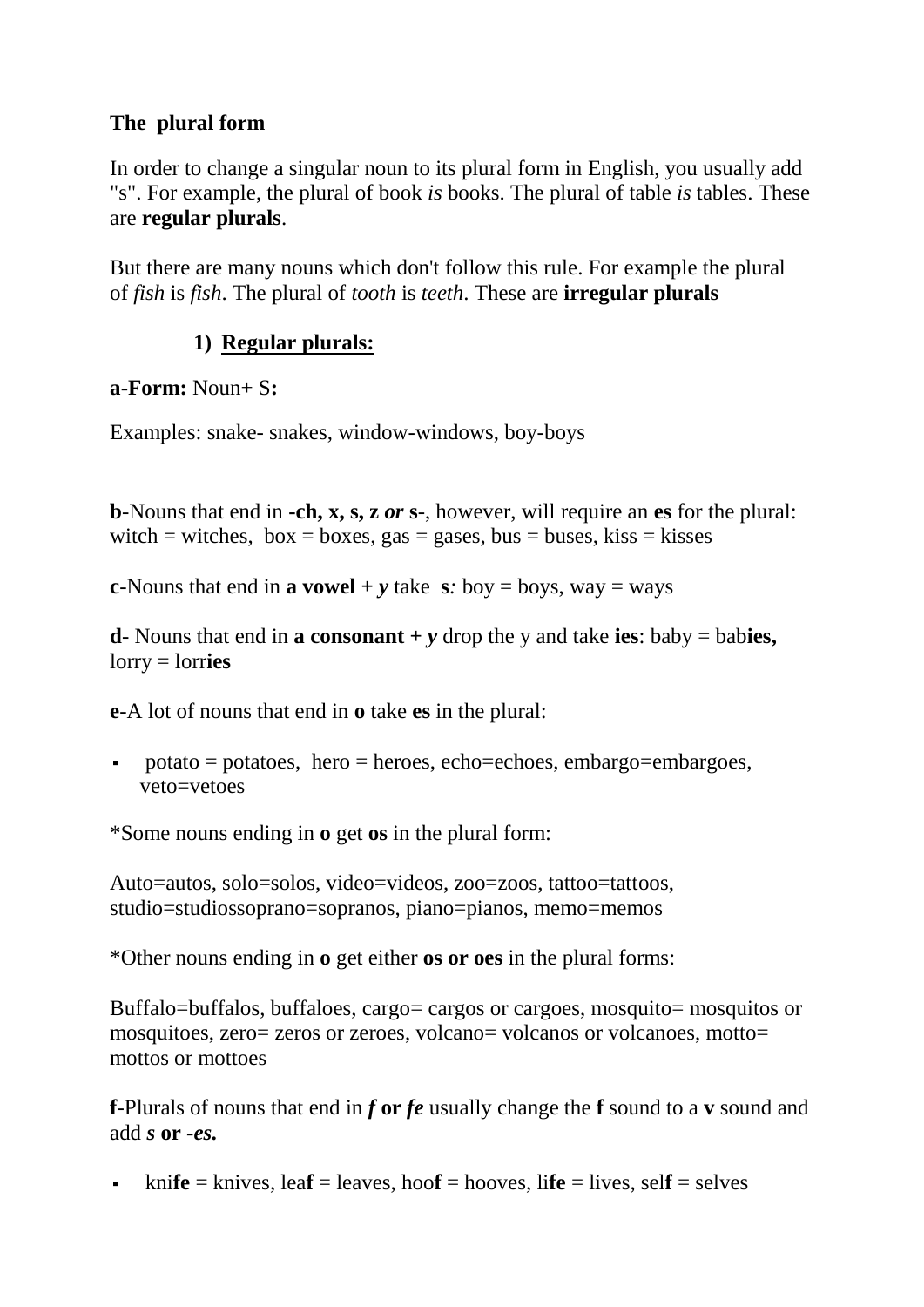#### $elf = elves$

### 2) **Irregular plurals**:

There are several nouns that have irregular plural forms :Fish=fish, sheep=sheep, foot=feet, tooth=teeth, goose=geese, child=children, man=men, woman=women, person=people, mouse=mice

## *\*Other irregular plural forms include the following:* a-Nouns ending in **us** get *a***,** *i* :

Corpus= corpora, genus= genera, focus= foci, nucleus= nuclei, stimulus=stimuli, syllabus=syllabi or syllabuses

b-Nouns ending in **um** get *a*:

Bacterium= bacteria, curriculum= curricula, datum, data, medium= media

c-Nouns ending in *ex* **or** *ix* get *ices* **or** get **the** *s* of the English plural:

Appendix=appendices,index=indices,matrix= matrices, vortex= vortices

d-Nouns ending in *is* becoming **es** in plural:

| <b>Singular</b> | <b>Plural form</b> |
|-----------------|--------------------|
| analysis        | analyses           |
| axis            | axes               |
| basis           | <b>Bases</b>       |
| crisis          | Crises             |
| diagnosis       | diagnoses          |
| emphasis        | Emphases           |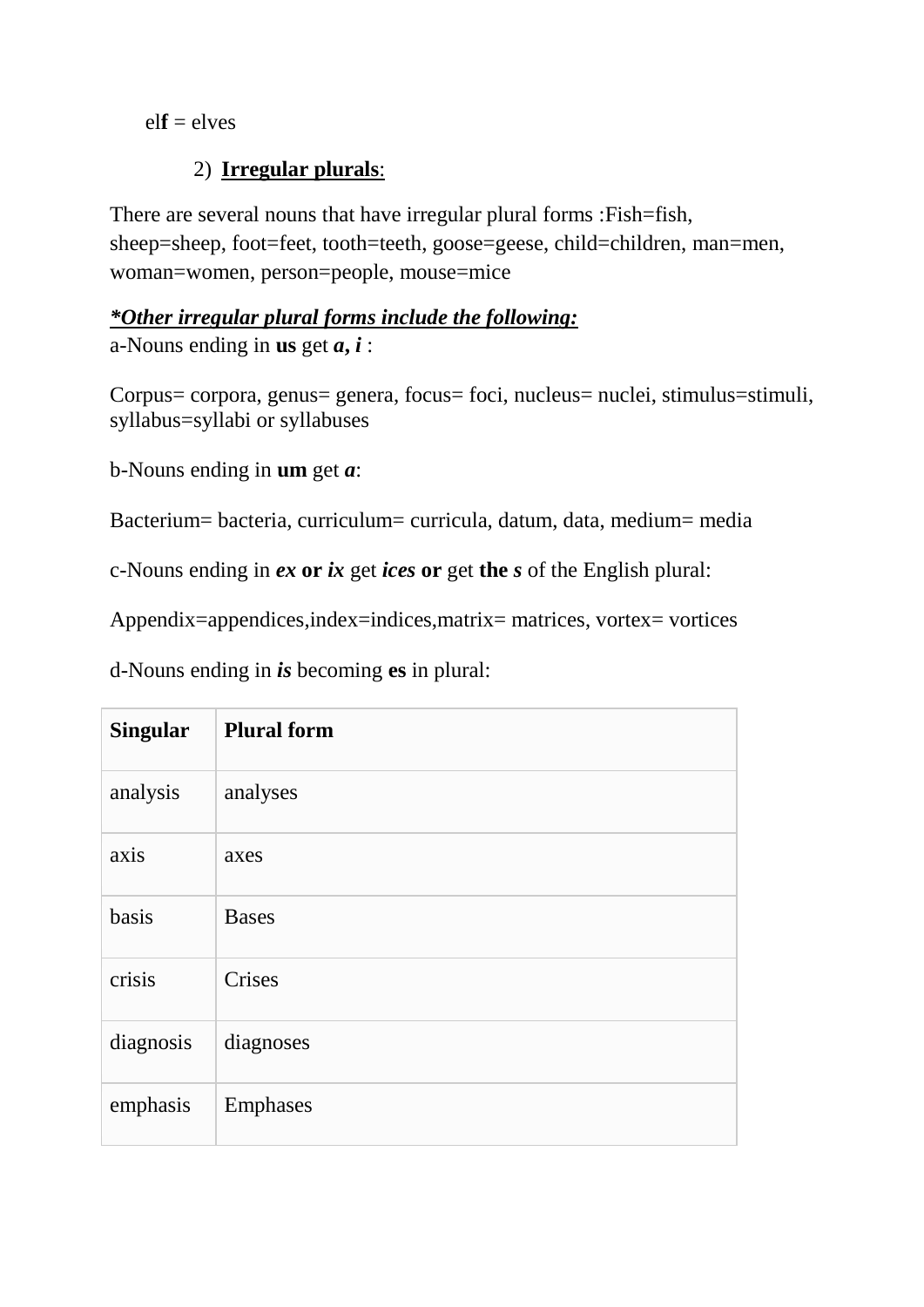| hypothesis | Hypotheses                |
|------------|---------------------------|
| neurosis   | <b>Neuroses</b>           |
| oasis      | <b>Oases</b>              |
|            | parenthesis   Parentheses |
| synopsis   | <b>Synopses</b>           |
| thesis     | <b>Theses</b>             |

e-Nouns ending in -**on** becoming -**a**:

Ex : criterion= criteria, phenomenon= phenomena

\*Nouns that **are always singular**:

A handful of nouns appear to be plural in form but take a singular verb:

- The **news** is bad.
- **Gymnastics** is fun to watch.
- **Economics**/**mathematics**/**statistics** is said to be difficult.

\*Some nouns never take the **s** of the plural and are always singular:

- your **luggage** / **baggage** is so heavy
- I'd like to buy new **furniture** for the house
- you can find more **information** in our website.

## *Forming the plural of compound nouns*

The plurals of compound nouns are generally formed by adding 's' to the *principal* word (i.e. the most significant word in the compound), also called the *head* of the compound. Examples:

Car park= car parks, blackboard= blackboards, mother-in-law= mothers-in-law